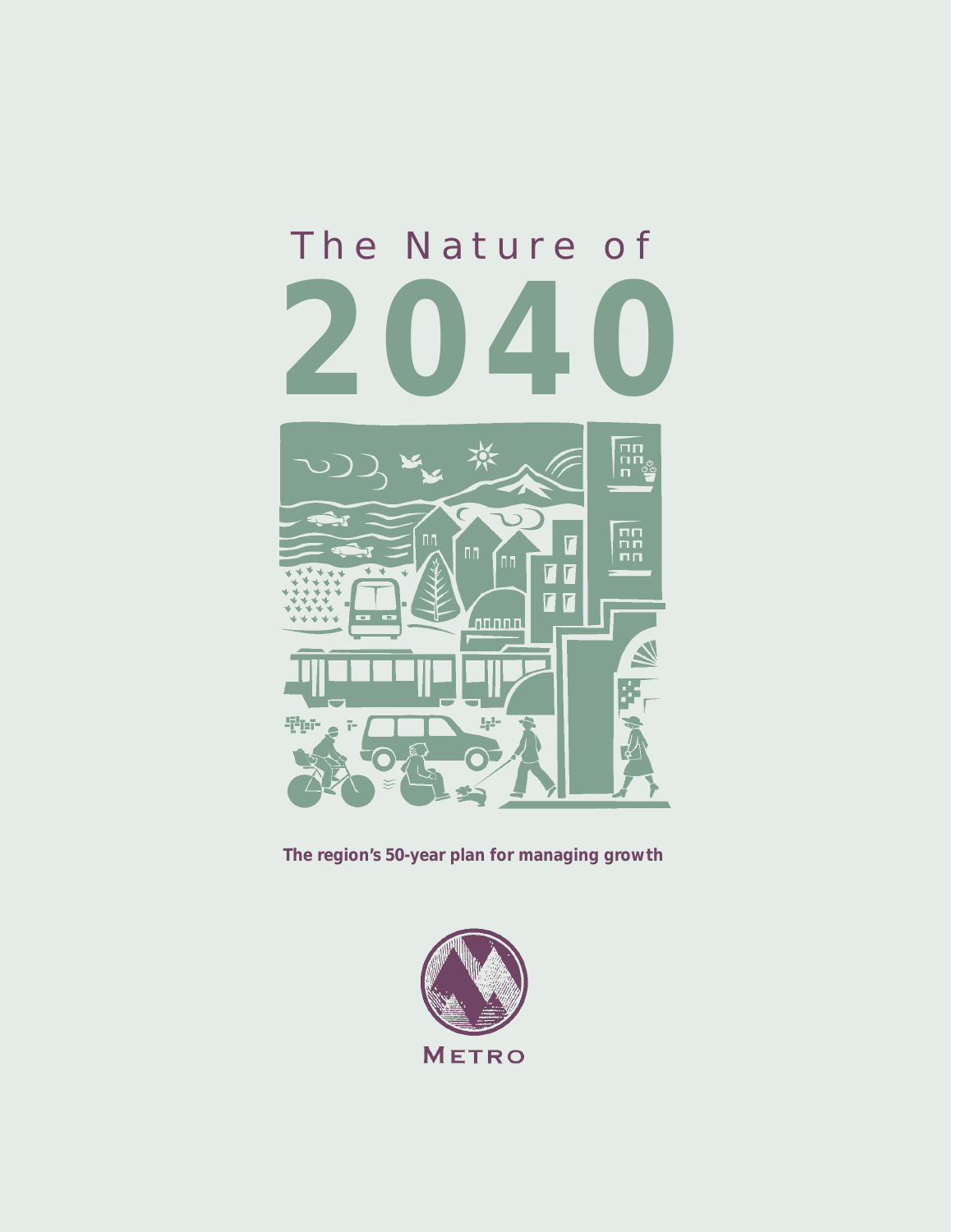## **The region's 50 year strategy for managing growth**

*Planning that protects the nature of the region*



*Future generations will judge us by our efforts to protect the nature of this region.*

**R** ich in natural resources, live has been compared to paradise. "Eden's Gate," as the Willamette Valley was called, provides a lifestyle, economy and culture that is deeply rooted in the environment. Just as we honor preceding generations for their foresight in protecting Forest Park, the Columbia Gorge and the ocean shore, so will future generations judge us by our efforts to protect the nature of this region.

One of the most effective ways to protect our environment, both the built and the natural worlds we inhabit, is by planning for the future. That's exactly the focus of the 2040 Growth Concept, Metro's long-range growth management strategy. ("2040" comes from the idea of planning 50 years ahead – from the year 1990.) Planning our future based on what's important to us makes sense. The residents of this region have consistently said that the natural beauty here and comfortable feel of our communities are important to them.

The 2040 Growth Concept reflects the things the people who live here value most:



*Our air quality can be measured by whether we can see Mt. Hood. Our ability to continue to enjoy the view of the mountain, visible from just about anywhere in the region, may well indicate whether we've succeeded or failed in our efforts to balance our concerns for the environment with our need to live and flourish in this region.*

- access to nature
- protecting habitats for wildlife and people
- safe and stable neighborhoods
- transportation choices
- resources for future generations
- a vibrant cultural economy.

By engaging the community in a discussion about the issues that confront us all, we create the opportunity to make conscious choices about where growth will go, how natural areas will be protected and how our communities will work.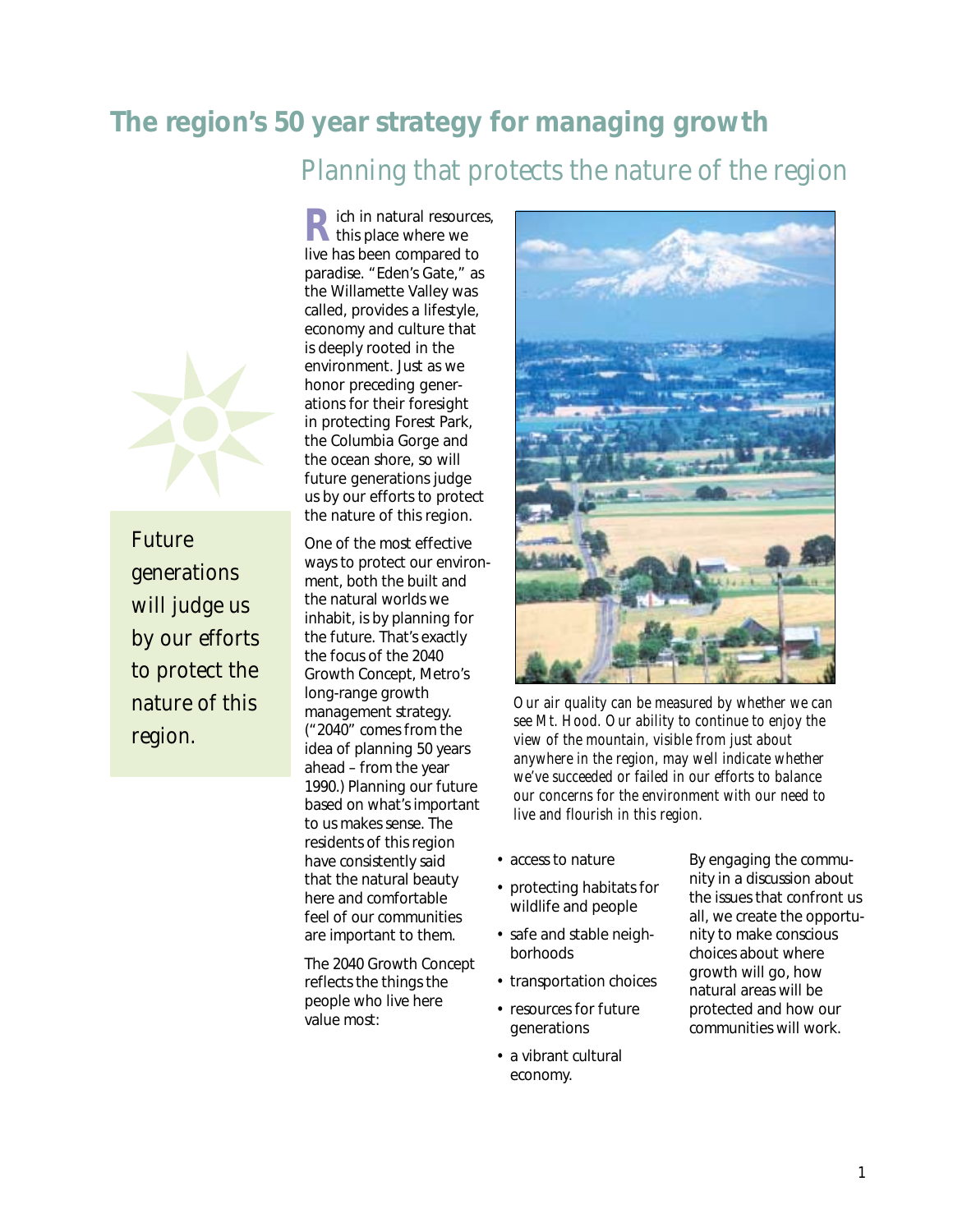# **An Oregon history of planning for the future**

**O**regon has a long history of planning ahead to manage the effects of growth. Oregon's land-use laws play a major role in determining how our cities grow, protecting farm and forestland from development and helping maintain our economic vitality.

## **When did this planning begin?**

In 1973, Gov. Tom McCall and his allies convinced the Oregon Legislature to adopt the nation's first set of land-use planning laws. McCall, with the help of a unique coalition of farmers and environmentalists, persuaded the Legislature that the state's natural beauty and easy access to nature would be lost in a rising tide of urban sprawl. The new goals and guidelines required every city and county in Oregon to have

#### **For more information**

about Oregon land-use goals, call the Oregon Department of Land Conservation and Development at (503) 373-0050 or visit its web site at www.lcd.state.or.us



a long-range plan addressing future growth that meets both local and statewide goals.

In summary, state land-use goals require:

- setting urban growth boundaries
- using urban land wisely
- protecting natural resources.

#### **Voter's approve creation of Metro**

In 1978, voters within the metropolitan area of Clackamas, Multnomah and Washington counties approved a ballot measure that made Metro the nation's first elected regional government. That vote gave Metro the responsibility for coordinating the land-use plans of the region's 27 jurisdictions as well as other issues of "regional significance." State landuse laws required Metro to establish a regional urban growth boundary (UGB) and empowered the Metro Council to make binding policy decisions regarding development within the boundary. Metro's responsibilities and procedures can be found in Oregon Revised Statutes Chapter 268.



## **The challenge for our region**

Metro's population projections showed that the land-use strategies in place in 1990 would not be enough to continue to protect farmland, forests and the natural areas on the edges of the region from development. Our public services such as utilities, public safety and transportation systems would also be stretched beyond capacity. From 1992 to 1997, 131,000 more people joined the three-county population. From 1997 to 2017, another 497,000 people are expected to live in the region. Almost half will be our children and grandchildren.

#### **Metro's urban growth boundary**

The urban growth boundary marks the separation between rural and urban land. UGBs are required by state law to contain an adequate supply of buildable land to accommodate the expected growth during a 20-year period. By providing land for urban uses within the boundary, rural lands can be protected from unwanted urban sprawl.





Adopted by the Metro Council in 1979, the region's UGB includes 24 cities and urban portions of three counties and contains 237,000 acres. It is Metro's job to work with local governments to estimate growth for the next 20 years and to make adjustments to the UGB based on those calculations.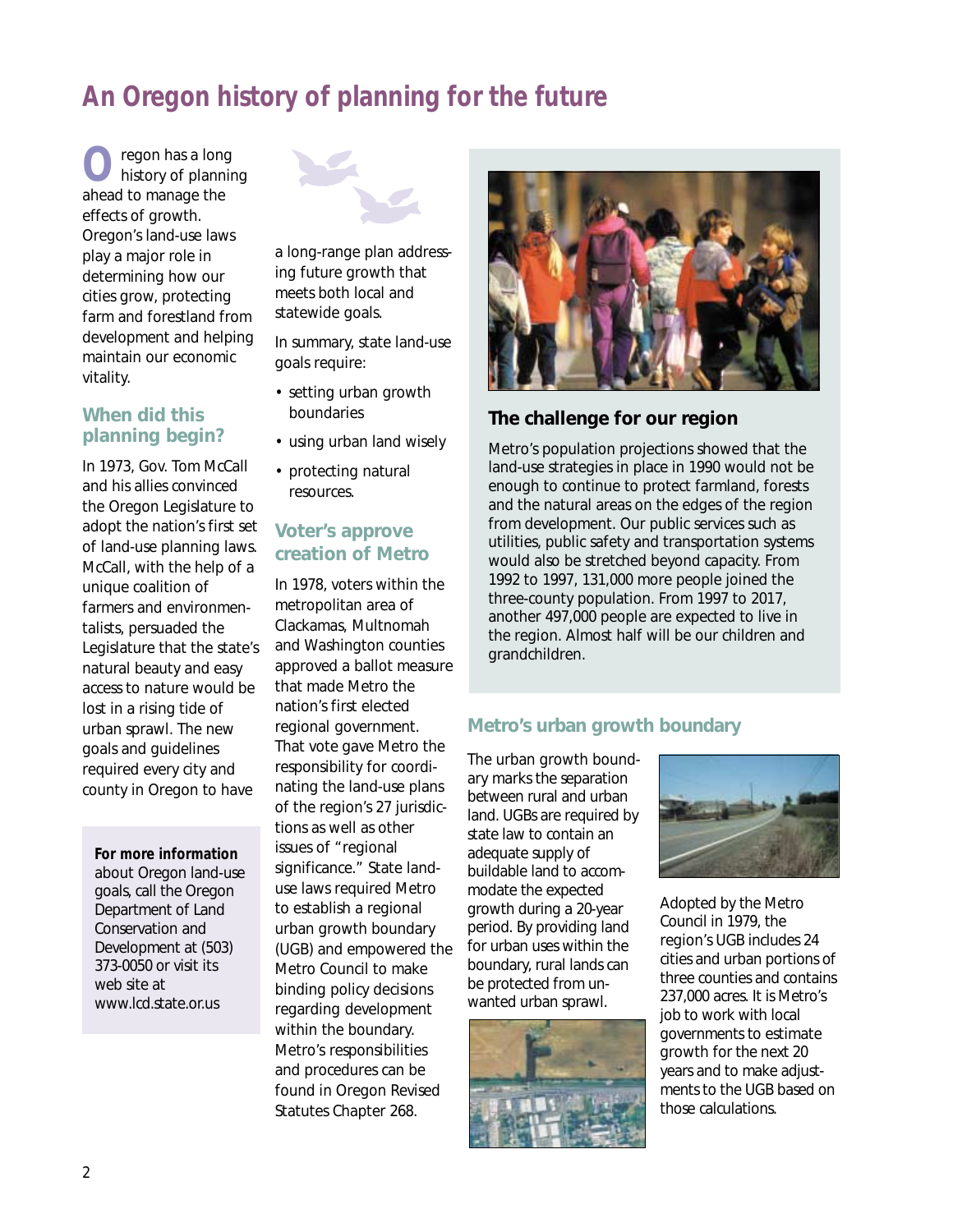## **Voters direct Metro to manage regional growth**

n 1992, the region's<br>voters approved a home-rule charter that directed Metro to make regional growth management its primary mission. The charter required adoption of the Future Vision, a long-range statement of the region's outlook and values. It also required a comprehensive set of regional policies on land use, transportation, water quality, natural areas and other issues of "regional significance" called the Regional Framework Plan. The charter required adoption of the framework plan by the end of 1997.



#### **Defining the region's values**

In early 1992, Metro began an intensive public outreach effort to involve residents in the decisionmaking process by getting answers to some basic livability questions.

When asked what values were most important to protect for the future, the public responded with:

- a sense of community
- the preservation of natural areas, forests and farmlands
- quiet neighborhoods with easy access to shopping, schools, jobs and recreational opportunities
- the "feel" of the region, with open spaces, scenic beauty and small town atmosphere
- an individual community's character and assets

• a balanced transportation system providing a range of choices, including transit, walking, biking and cars.

People also expressed a concern that growth could negatively impact their quality of life. People would accept limited changes in their neighborhoods in order to protect the region against urban sprawl, but were opposed to major increases in density near their homes.

## **Why we changed the way we grow**

evelopment in the 1980s and early 1990s, particularly on the fringe of the region, was too often what most people define as "sprawl." The urban growth boundary had only limited the most farflung development from occurring as land inside the boundary





was converted to urban uses. Continuation of that development pattern would require a huge expansion of the boundary.

Sophisticated computer modeling revealed that more than 120,000 acres of additional land would be required to absorb growth within the boundary by the year 2040 if the population and land development trends continued in this pattern.

The costs to extend public services from local cities,

counties and special districts to these new areas would be extremely high. Pushing out into rural and non-urban natural areas by another 120,000 acres would affect surrounding cities, the rural economies of these areas and, of course, the environment. In addition, even with massive road building, congestion would be unacceptable.

It was time to make a choice. The region could expand the boundary to allow the current patterns to continue, or change how land was being used in order to protect some of the community characteristics we valued.

*It was time to make a choice . . . to allow the current patterns to continue . . . or protect some of the community characteristics we valued.*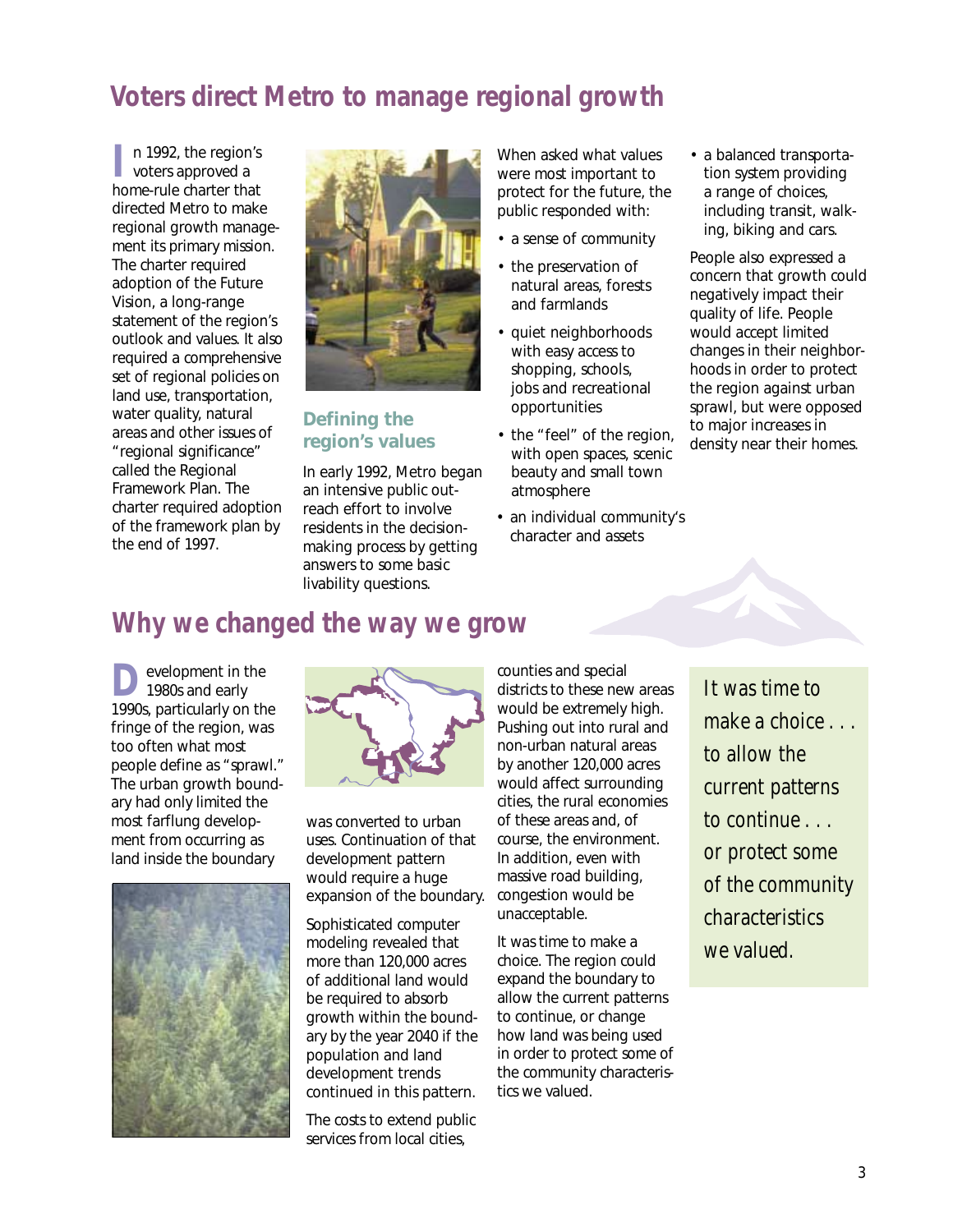## **Discovering the choices**

rom 1992 to 1994, Metro used urban development analysis tools and forecasting technologies to study different growth management strategies. A wide range of possible approaches were identified and analyzed for impacts to the region's neighborhoods, transportation system, natural resources and key urban services. This intensive study, originally called Region 2040, allowed Metro to focus on a number of options to prepare for local jurisdictions and the public to review. Metro ultimately tested four scenarios for how the region could grow.

Each option was analyzed for effects on:

- land consumption
- travel times and distances
- open spaces and air quality
- various urban landscapes.

The four options, called "growth concepts," presented different philosophies about how the region should actively manage growth.



Greatest expansion of UGB; continuation of development patterns occurring between 1985 and 1990.

354,000 acres in UGB (121,000 acres added to UGB)

*"Growth concepts" presented different philosophies about how the region should actively manage growth.*

#### **Concept A Growing out**



Significant expansion of the UGB; new growth at urban edge develops mostly in the form of housing.

284,000 acres in UGB (51,000 acres added to UGB)

## **Concept B Growing up**



No UGB expansion; growth accommodated through development of existing land within the urban growth boundary.

234,000 acres in UGB

## **Concept C Neighboring cities**



Moderate expansion of the UGB; growth focused in centers, corridors and neighboring cities.

257,000 acres in UGB (22,000 acres added to the UGB)

#### **2040 Timeline**

**1991** – Council adopts Regional Urban Growth Goals and Objectives (RUGGOs) as the guide for Metro's longrange planning efforts.

**November 1992** – Voters approve home-rule charter for Metro, making growth management the agency's top priority.

**1992-94** – Region 2040 public involvement and technical analysis process, including development of the alternative concepts for growth.

#### **Spring-summer 1994** – Major public involvement

effort on the growth concept occurs, including television and print advertising, youth activities, open houses and a questionnaire to every household in the region.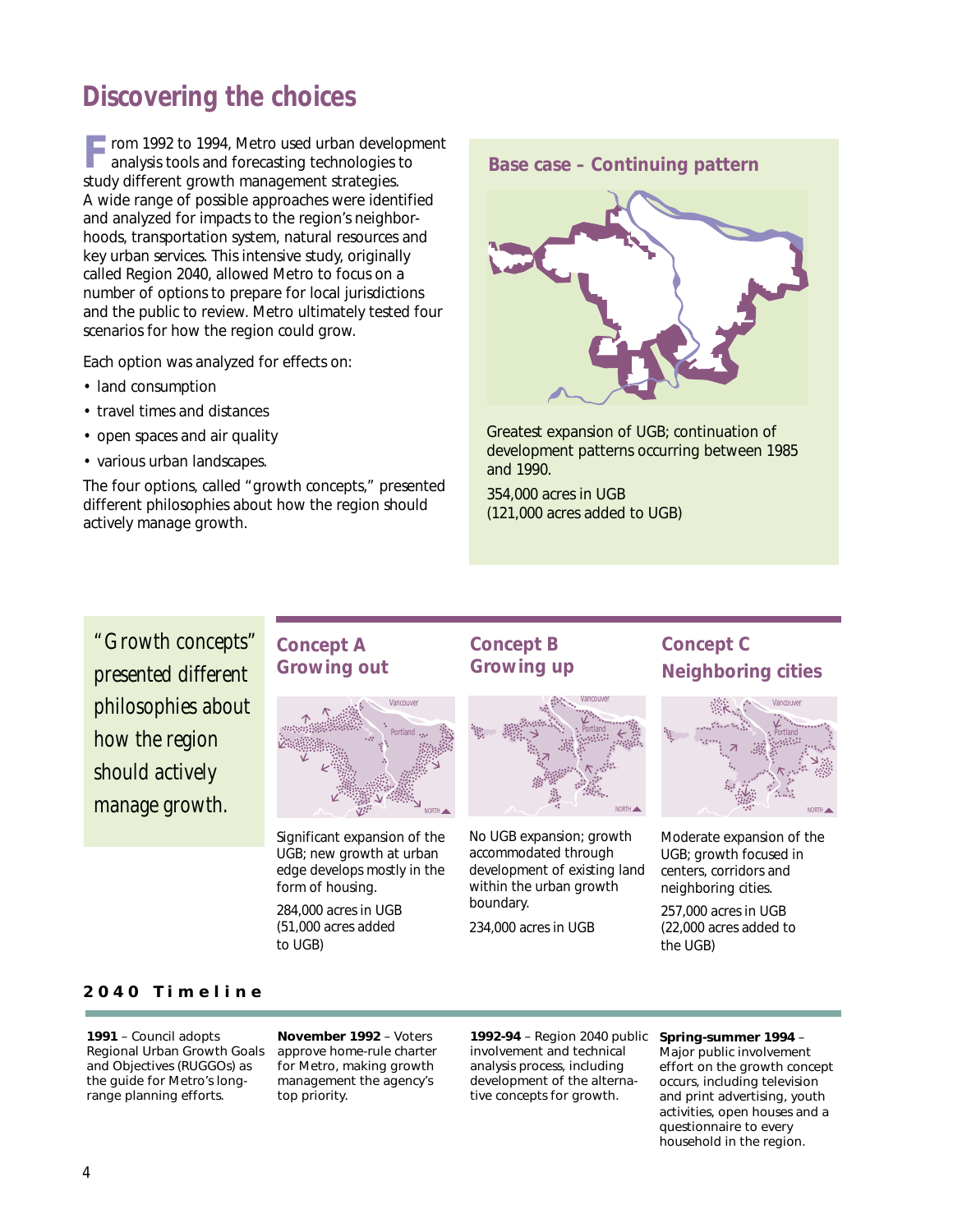# **Community discussion shapes strategies**

I**I** n spring 1994, Metro conducted an extensive public<br>involvement effort to find out what people thought about the concepts. A questionnaire was sent to every home (more than 500,000 households) in the region. More than 17,000 people returned them with 12,000 writing additional comments.

This is what Metro heard from those who responded to the questionnaire:

- Increasing development along transit corridors received the strongest support (83 percent) among the four strategies.
- More than three-fourths of those responding (77 percent) supported encouraging growth in established centers, which serve as "hubs" for providing goods and services to their respective communities.
- A majority (58 percent) of all respondents supported reducing average new residential lot sizes.
- Reducing parking in retail and commercial development received support from 55 percent of those responding.

*Dozens of public open houses, workshops and forums were held throughout the region.*





## **Providing a wide range of public involvement opportunities**

Since the beginning of Region 2040 in 1992, Metro's public involvement process helped people become aware of the impacts of growth and provided opportunities to shape, review and contribute to the decision-making process.

Communications tools included:

- television, radio and print newspaper ads
- a regionwide questionnaire on livability issues sent to more than 500,000 households
- dozens of public open houses, workshops and forums
- a video distributed free at Blockbuster Video to 4,000 customers
- an information and comment phone line
- youth involvement projects
- survey on growth management strategies mailed to 70,000 households and distributed at coffee shops, restaurants, bookstores and public libraries as well as in newspapers and on Metro's web site
- presentations to hundreds of civic and community organizations
- newsletters to a mailing list that grew to 65,000 interested residents.

*Metro used innovative ways to draw attention to regional growth issues. To help people imagine the future, 3-D glasses and maps were placed at coffee shops around the region.*

**May 1995** – Voters approve \$135 million bond measure to acquire open spaces.

**December 1995** – Metro Council adopts 2040 Growth Concept with unanimous support from the Metro Policy Advisory Committee, made up of local elected officials, special district representatives and citizens.

**November 1996** – Metro approves the Urban Growth Management Functional Plan, a toolbox of planning policies for local governments to use to implement the 2040 Growth Concept.

**Summer 1997** – Metro distributes a survey to engage public in finalizing the Regional Framework Plan.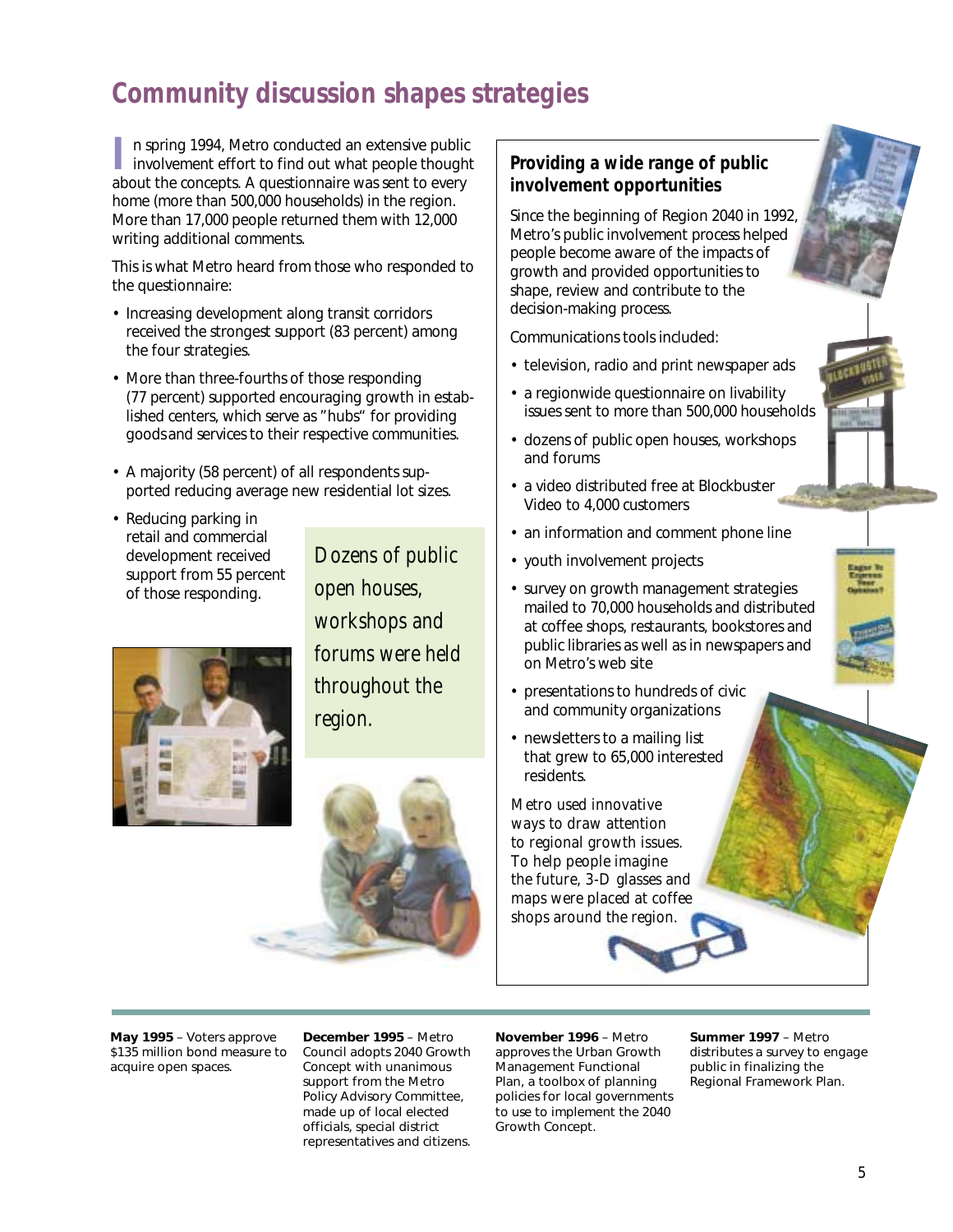## **Finding the balance – the 2040 Growth Concept emerges**

II n September 1994, a new idea emerged. Drawing<br>from the best features of the different approaches – the 2040 Growth Concept won the unanimous support of local government partners on the Metro Policy Advisory Committee. The Metro Council adopted the 2040 Growth Concept in 1995.

Land-use decisions are guided to:

- encourage more efficient use of the land in cities, business centers on "main streets" and on major transit routes
- protect natural areas, parks, streams and farmland both inside and outside the urban growth boundary
- promote a transportation system that includes all types of travel, such as bicycling, walking and using mass transit, as well as cars and freight
- work with neighboring cities just outside the region such as Sandy, Canby and Newberg – to keep the separation between communities
- promote diverse housing options for all residents of the region.



Growth is encouraged in centers and corridors with increased emphasis on redevelopment within the urban growth boundary.

248,000 to 252,000 acres in UGB (15,000 to 19,000 acres added to the UGB over 50 years)

## **Comparing the concepts**

*A wide range of possible approaches were identified and analyzed.*











|  |  |  |  | <b><i>Proposophie</i></b> |
|--|--|--|--|---------------------------|

#### 6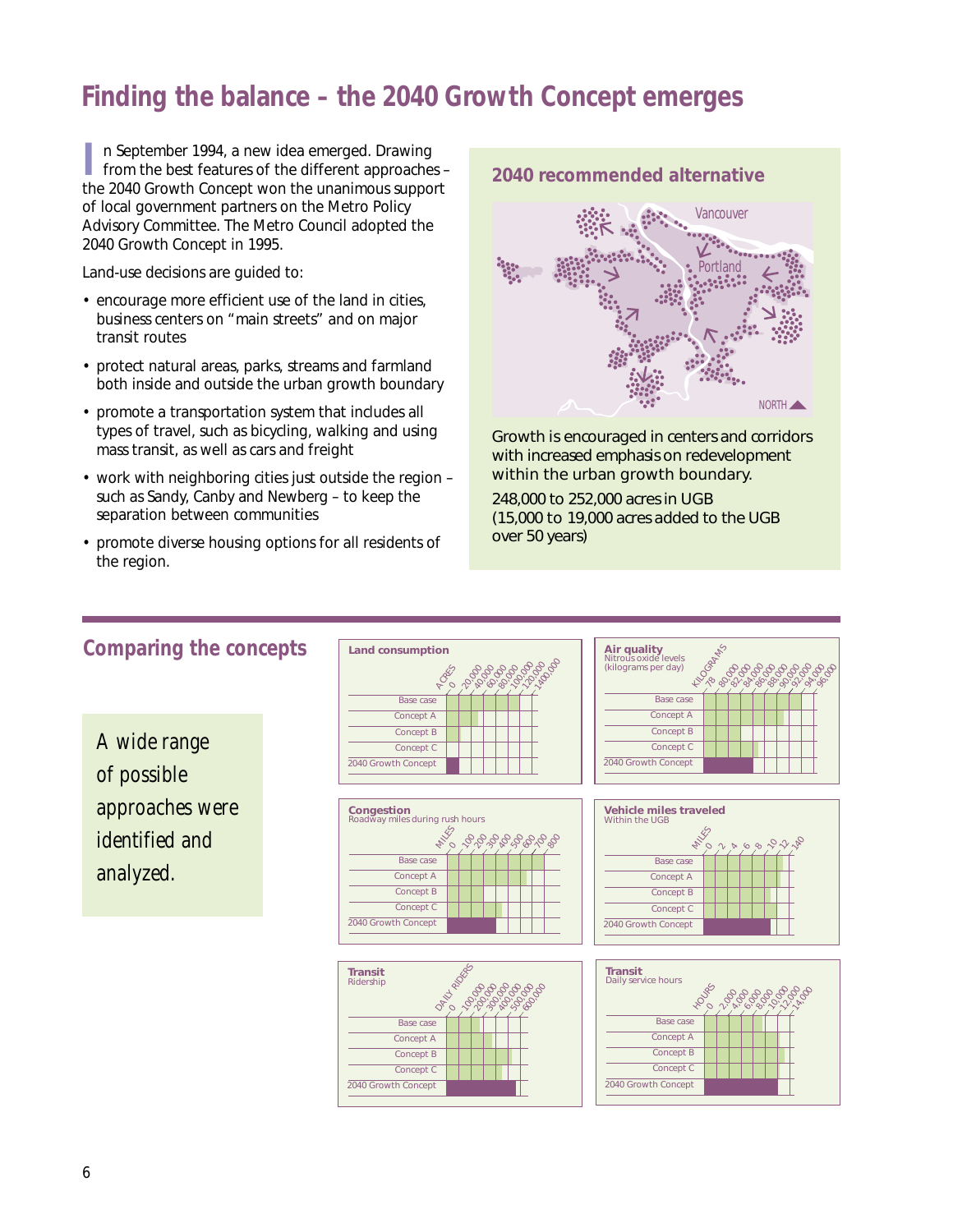# **What happens to existing neighborhoods in 2040?**

**I** f you live in an estab-<br>lished neighborhood, whether in the heart of Portland or in Gresham or Beaverton, your neighborhood should continue to look and function like it does now.

Protecting existing neighborhoods is one of the most important aspects of the 2040 Growth Concept. The character of your neighborhood should remain fundamentally the same even though row houses may appear near you, new developments may go in near busy roads or houses may be built on once-empty lots. Changes will occur gradually over the course of many years.



Another major goal of Metro's growth management effort is to provide a range of housing options, including affordable apartments over retail stores, row houses and apartments as well as single-family homes, for all residents of our region – now and in the future.



What may suit a family with children may not suit a single adult or a retired couple whose children are grown.

If you live along existing or proposed light-rail lines, near major bus lines or near commercial centers you can expect to see more visible changes. Apartments, row houses and condominiums may start appearing along these routes. Mixed-use developments with businesses on the ground floor and residential units in the





upper floors could also appear. Redevelopment may transform neighborhood eyesores into community assets. New businesses and services are likely to be moving into the area to serve those who live nearby.

If you live in an undeveloped area within the region's urban growth boundary that is not protected because of environmental or other limits, you may already see significant changes near you. Some changes will be a trade-off for protecting farmland from urban sprawl.

*Protecting existing neighborhoods is one of the most important aspects of the 2040 Growth Concept.*

If development is done correctly, it can mean increased opportunities for innovative housing, a stronger sense of neighborhood and community, a stronger tie between jobs and housing, and more convenient access to transit service.



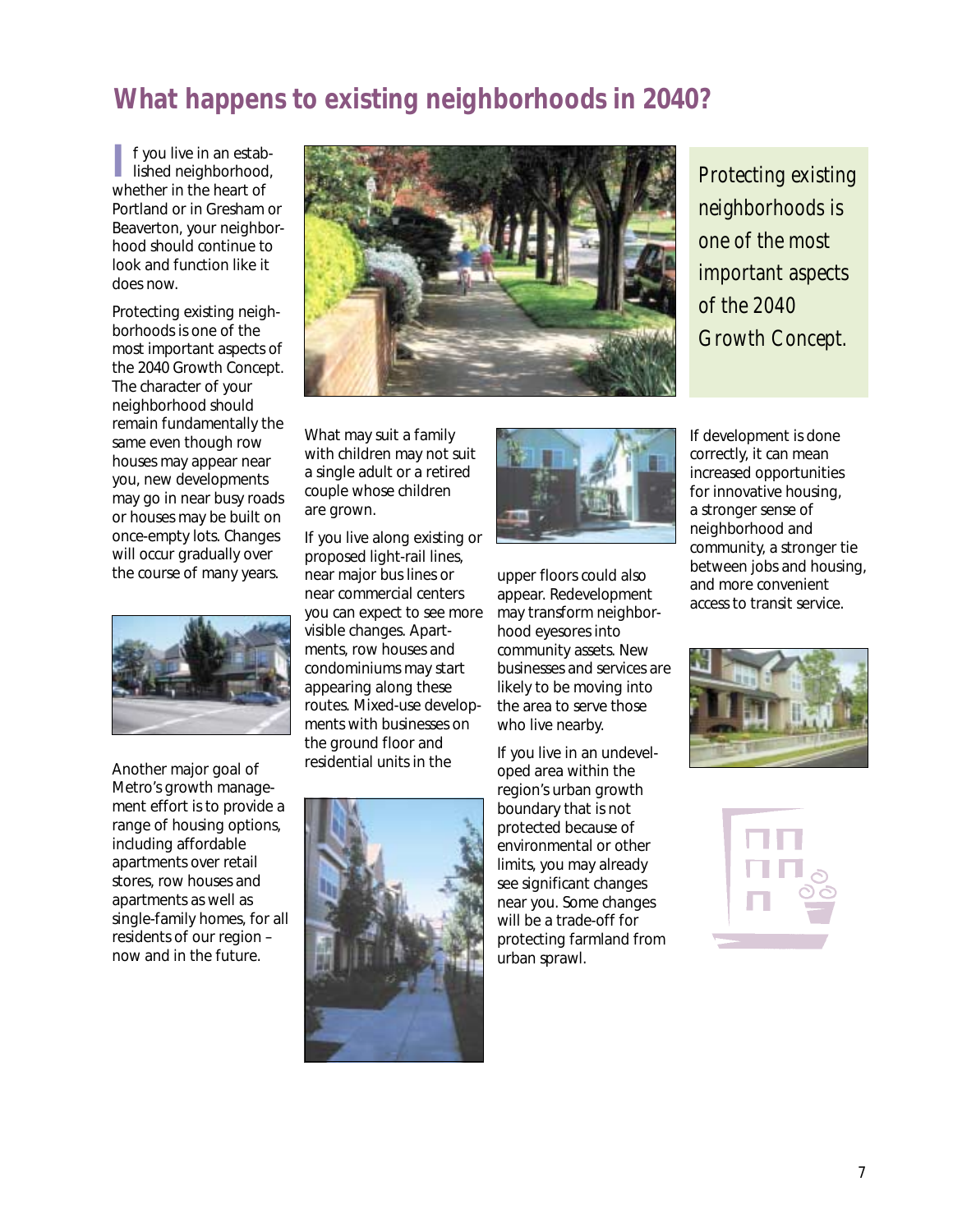# **What is the 2040 Growth Concept?**

It's a concept of land-use and transportation policies that will allow Metro and the metropolitan area cities and counties to manage growth, protect natural resources and make improvements to facilities and infrastructure while maintaining the region's quality of life (adopted 1995).

The colored circles on the map represent centers, the downtowns or business and service hubs of the 24 cities and urban portions of the counties that make up the region. Centers include the central city, regional centers and town centers. The circles that represent the centers give a general location and scale. Each community will define the actual boundary and characteristics of its own downtown or business center.

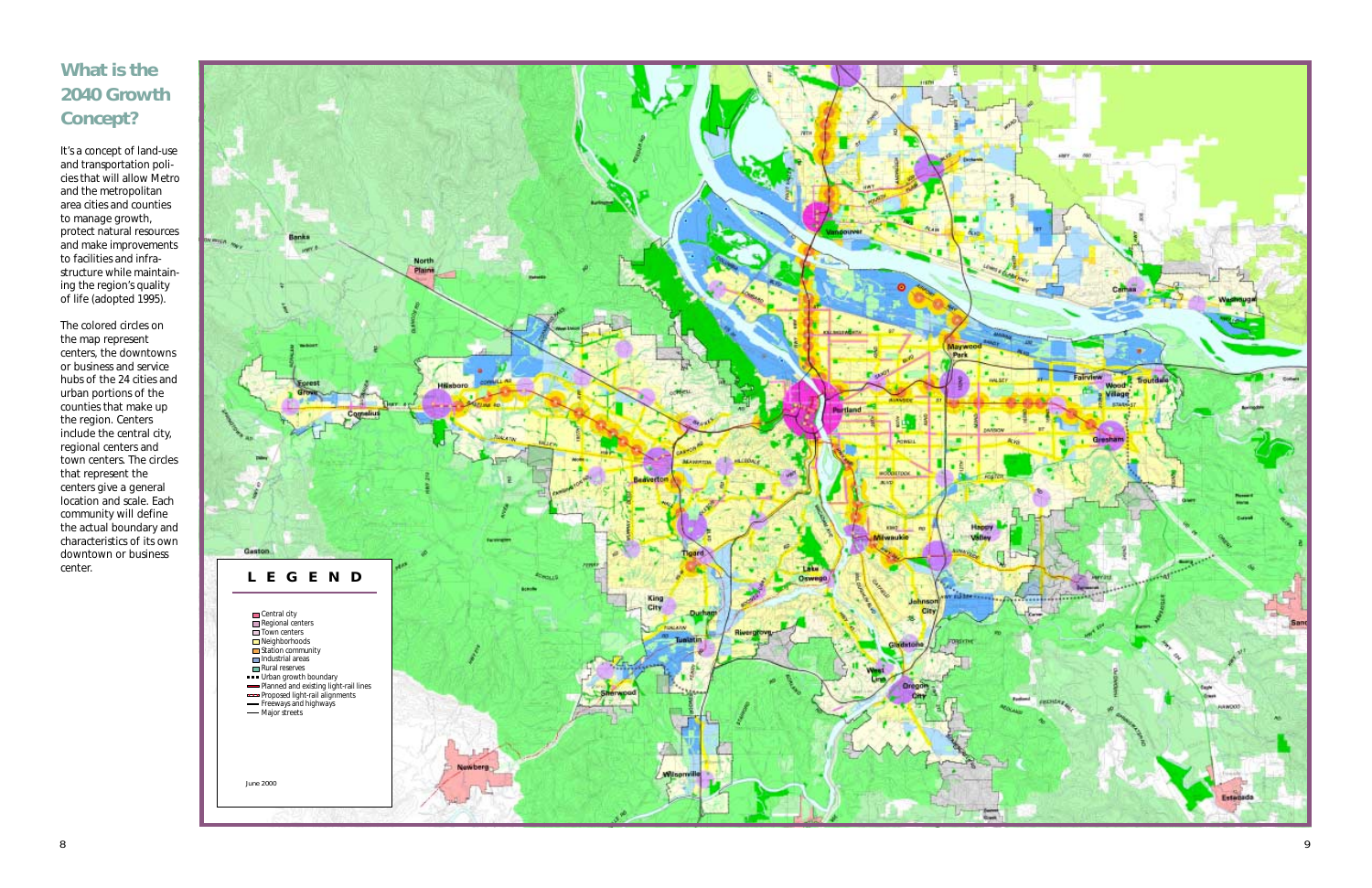

**Industrial areas and freight terminals**



Serving as hubs for regional commerce, industrial land and freight facilities for truck,

marine, air and rail cargo provide the ability to generate and move goods in and out of the region. Access to these areas is centered on rail, the regional freeway system and key roadway connections. Keeping these connections strong is critical to maintaining a healthy regional economy.

**corridors Plains** 

#### **Rural reserves/open spaces**



An important component of the growth concept is the availability and designation of lands that will

remain undeveloped, both inside and outside the urban growth boundary. Rural reserves are lands outside the UGB that provide a visual and physical separation between urban areas and farm and forest lands. Open spaces include parks, stream and trail corridors, wetlands and floodplains.

## **Neighboring cities/green**



Communities such as Sandy, Canby, Newberg and North Plains have a significant number of residents who work



or shop in the metropolitan area. Cooperation between Metro and these communities is critical to address common transportation and land-use issues. Neighboring cities are connected to the metro area by green corridor transportation routes.





#### **Neighborhoods**



Under the 2040 Growth Concept, most existing neighborhoods will remain largely the same. Some

redevelopment can occur so that vacant land or under-used buildings could be put to better use. New neighborhoods are likely to have an emphasis on smaller single-family lots, mixed uses and a mix of housing types including row houses and accessory dwelling units. The growth concept distinguishes between slightly more compact inner neighborhoods, and outer neighborhoods, with slightly larger lots and fewer street connections.



#### **Station communities**



# Station communi-





ties are areas of development centered around a light-rail or highcapacity-transit

station that feature a variety of shops and services that will remain accessible to bicyclists, pedestrians and transit users as well as cars.

#### **Corridors**



Corridors are major streets that serve as key transportation routes for people

and goods. Examples of corridors include the Tualatin Valley Highway and 185<sup>th</sup> Avenue in Washington County, Powell Boulevard in Portland and Gresham and McLoughlin Boulevard in Clackamas County. Corridors are served extensively by transit.



*The 2040 Growth Concept map shows different design types. The design types, described here, are the "building blocks" of the regional strategy for managing growth.*



# **Understanding the 2040 Growth Concept map**

#### **Central city**



Downtown Portland serves as the hub of business and cultural activity in the region. It has the most

intensive form of development for both housing and employment, with high-rise development common in the central business district. Downtown Portland will continue to serve as the finance and commerce, government, retail, tourism, arts and entertainment center for the region.



**Main streets**

Similar to town centers, main streets have a traditional commercial identity but are on a smaller scale with a strong sense of the immedi-

ate neighborhood. Examples include Southeast Hawthorne in Portland, the Lake Grove area in Lake Oswego and the main street in Cornelius. Main streets feature good access to transit.



#### **Regional centers**



thousands of people, regional centers become the focus of transit and highway improvements. They are characterized by two- to fourstory compact employment and housing development served by high-quality transit. In the growth concept, there are eight regional centers – Gateway serves central Multnomah County; downtown Hillsboro serves the western portion

of Washington County; downtown Beaverton and Washington Square serve Eastern Washington County; downtown Oregon City and Clackamas Town Center serve Clackamas County; downtown Gresham serves the eastside of Multnomah County; and downtown Vancouver, Wash., serves Clark County.



#### **Town centers**



Town centers provide localized services to tens of thousands of people within a two- to three-mile radius. Examples include small city



centers such as Lake Oswego, Tualatin, West Linn, Forest Grove and Milwaukie and large neighborhood centers such as Hillsdale, St. Johns, Cedar Mill and Aloha. Oneto three-story buildings for employment and housing are characteristic. Town centers have a strong sense of community identity and are well

served by transit.

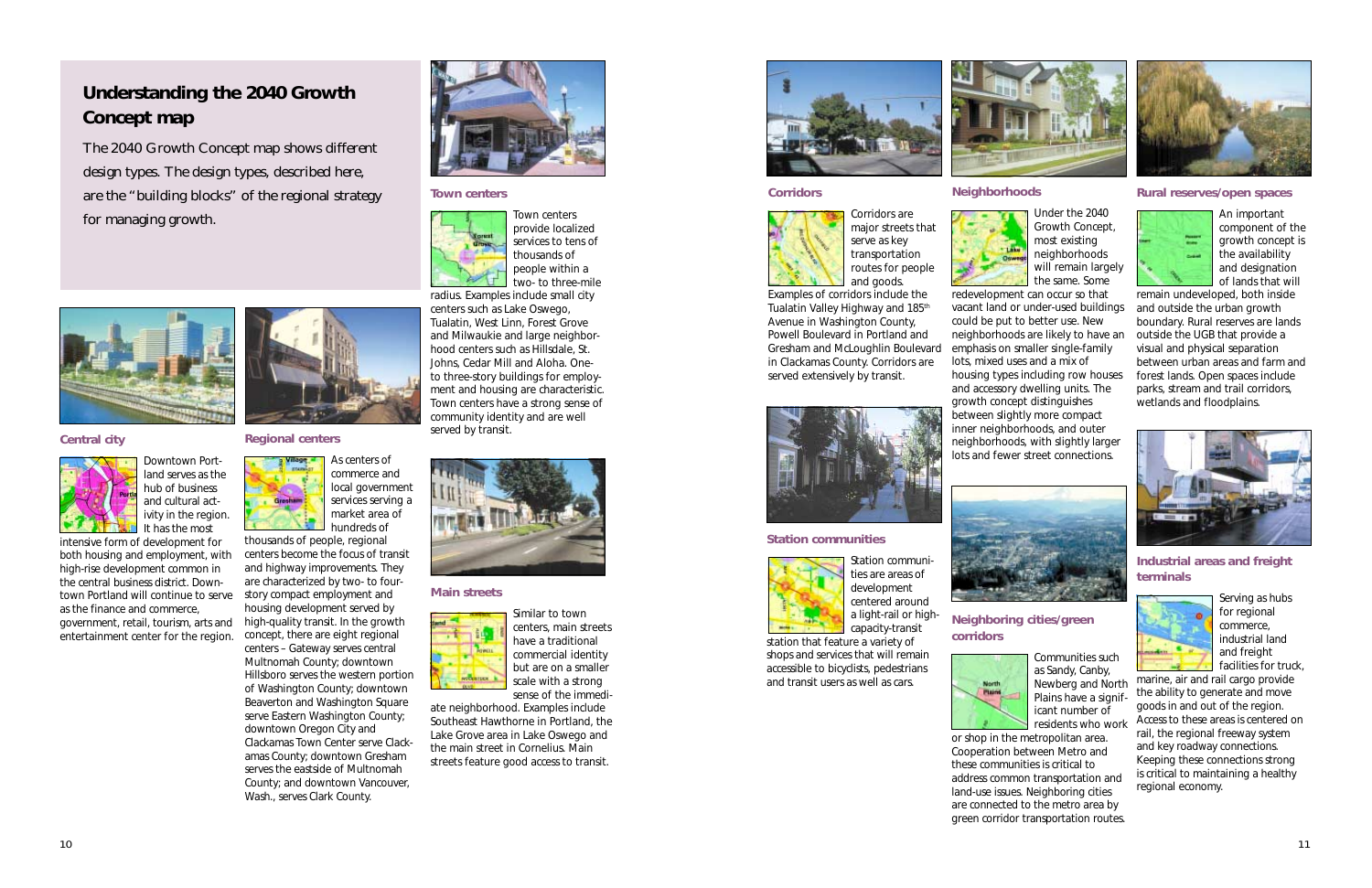# **Making 2040 a reality**

**A** s Metro adopted the 2040 Growth Concept, many people from within Metro and the local jurisdictions recognized the pressing need to implement the growth concept as quickly as possible. From 1992 to 1997, more than 131,000 new residents had arrived, and this growth rate was putting increasing • a regional parking strain on cities and counties within the region.

## **The Urban Growth Management Functional Plan**

Elected officials and staff from Metro and the region's cities and counties began working on an Urban Growth Management Functional Plan, which establishes specific requirements and tools for local governments to help the region meet the growth management goals established in the 2040 Growth Concept.

Working closely with its local government advisory committees, Metro developed policies on key regional growth issues, such as:

- the accommodation of projected growth in the local comprehensive plans
- policy
- water quality and floodplain management
- regulations of new large-scale retail developments
- coordination with neighboring cities
- coordination of transportation and land-use planning
- affordable housing program recommendations.

The functional plan also considers ways to ensure that cities and counties



*Open spaces, salmon runs and forests don't stop at city limits or county lines.*

are fairly and equitably held to the same standards. In order to determine if progress toward the goals is actually occurring, performance measures are being developed that look carefully at advancements against benchmarks in several key areas every two years.

In November 1996, after unanimous approval from its local government advisory committee, the Metro Council adopted the functional plan, which went into effect in February 1997. Local governments continue to work with Metro to revise their own plans and zoning laws.



## **The Regional Framework Plan**

While the functional plan sets out requirements for cities and counties, Metro moved to create an integrated set of planning policies that direct Metro's efforts to manage the impacts of growth. The Regional Framework Plan includes policies on land use, transportation, parks and greenspaces, water and air quality, natural hazards planning and management and implementation issues. The plan also addresses coordinating these policies with Clark County, Wash. Metro met its charter-mandated deadline for completing the plan by adopting it on Dec. 11, 1997.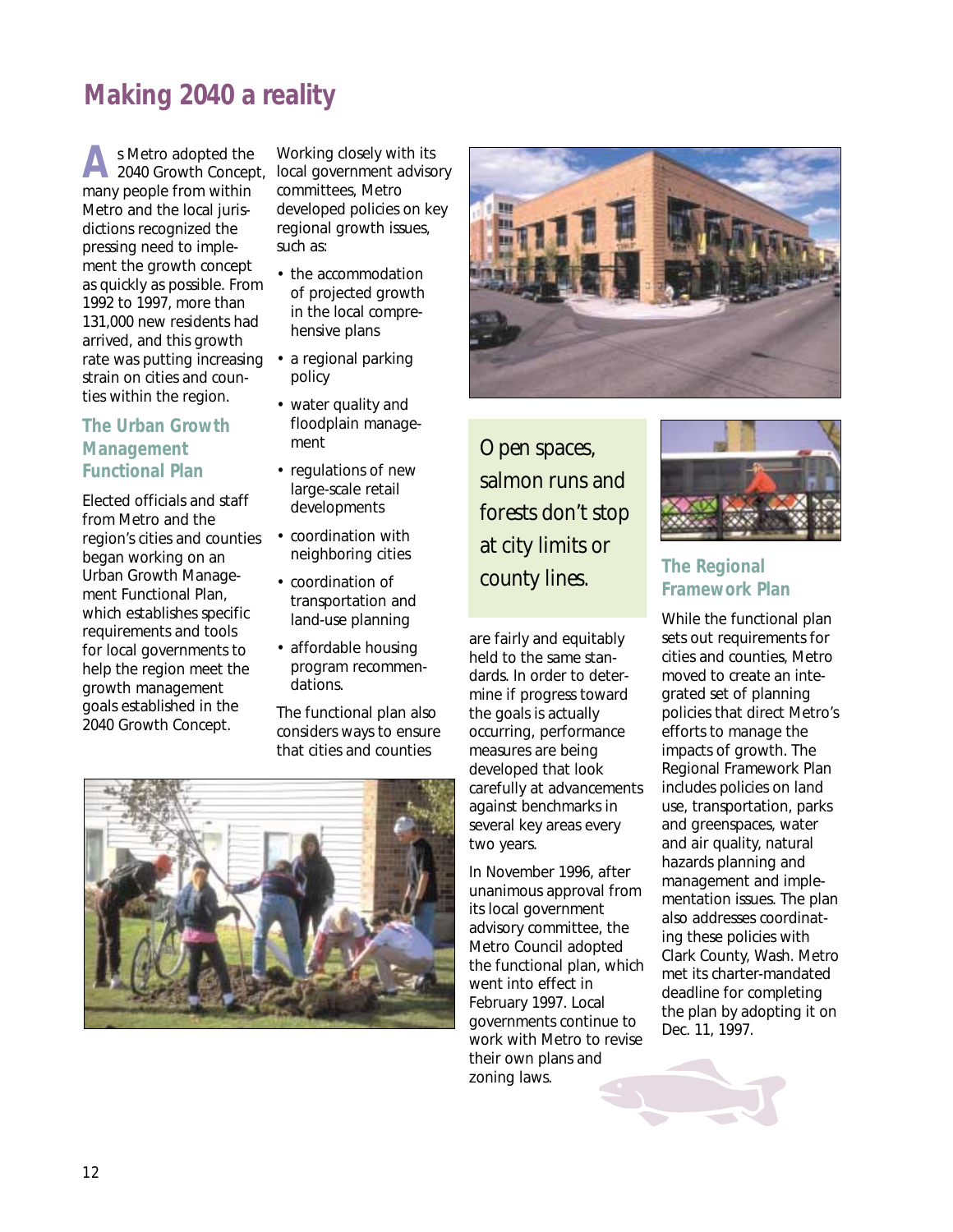# **2040 and the Regional Transportation Plan**

**M**etro's Regional<br>
Transportation Plan (RTP) is a blueprint for improving the region's transportation system during the next 20 years. The plan incorporates the goals of the 2040 Growth Concept into its strategies for keeping people and goods moving throughout the region.



The RTP sets transportation policies for all forms of travel: cars, buses, light rail, walking, bicycling and movement of freight. The plan sets a new direction for future transportation projects by linking urban form to transportation investments.

Transportation planning by all government partners in the region will be guided by the following strategies:

- balance transportation and land-use plans to protect livability in the region
- expand transportation choices by providing safe and convenient alternatives to driving
- target transportation investments to rejuvenate main streets and traditional downtowns
- sustain economic health by providing access to jobs and industry
- reduce the need to drive or travel long distances by making jobs and shopping more convenient to where people live
- maintain access to the natural areas around the region.





# **2040 and Metro's Natural Resource Protection Strategy**

**M** etro's home-rule<br>charter identifies its most important service as "planning and policy making to preserve and enhance the quality of life and the environment." The charter reflected the people's strong belief in the important connection between sound management of our natural resources and a livable community.

In adopting the Regional Framework Plan and Urban Growth Management Functional Plan, Metro established regional policy directions for the conservation, protection and enhancement of parks, natural areas, greenways, water quality, water supply and fish and



In coordination with residents and local government partners, Metro is continuing work on a natural resource protection strategy that will address some pressing environmental needs of the region.

Specific regional standards have been or will be adopted to:

- improve water quality and reduce flooding
- assure adequate park lands and stream corridors
- protect fish and wildlife.

#### **2040 Timeline**

**December 1997** – The Regional Framework Plan is adopted by the Metro Council.

**June 1998** – Metro completes work on the Stream and Floodplain Protection Plan to address water quality and floodplain management.

**Summer 2000** – Metro updates the Regional Transportation Plan, incorporating the principles of the 2040 Growth Concept.

wildlife habitat.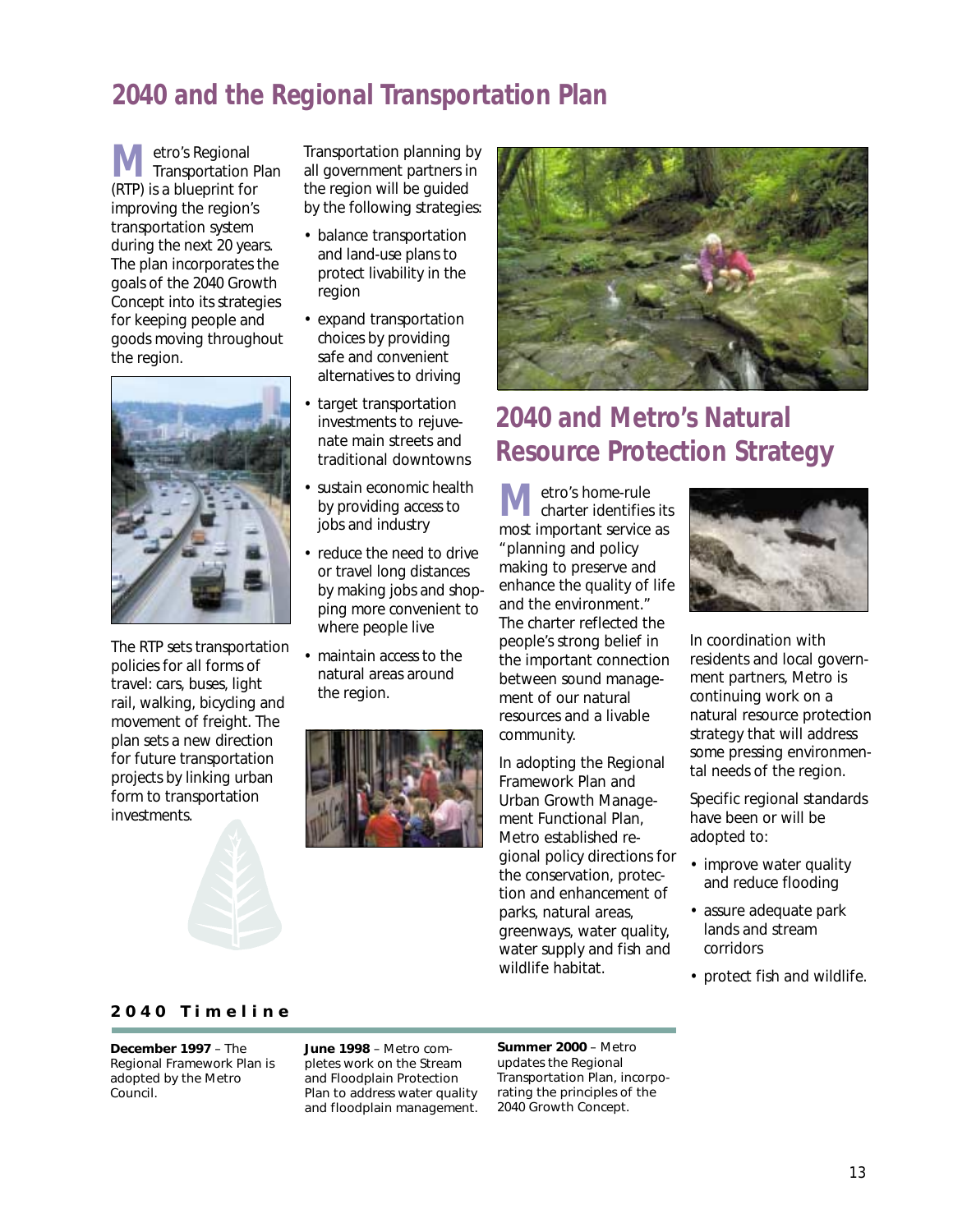## **What does 2040 look like?**

# *The vision of 2040 is beginning to come into focus*

**I** n 1994, Metro set out to help residents of the region envision what 2040 would look like. Eight sites within or just outside the urban growth boundary were chosen to represent conditions found throughout the region. They varied from vacant land adjacent to light-rail corridors (Orenco in Hillsboro) to suburban strip commercial corridors (Hillsdale in Portland) to historic downtowns (Gresham). Each of the designs, prepared by the architecture/land-use planning firm Calthorpe Associates, applied the principles of the 2040 Growth Concept and involved the ideas and preferences of residents through public open house and stakeholder workshops.

Just a few years after the adoption of the 2040 Growth Concept, we can already see changes that reflect the goals of the concept and suggest that the 2040 vision is becoming reality.





**Gresham** – In Gresham, street-level improvements, an infusion of new stores and services and excellent transit service have revitalized this oncestagnant downtown area.





**Orenco** – In Orenco, homeowners and businesses have enthusiastically embraced mixeduse development located in a station area on the Westside light-rail line.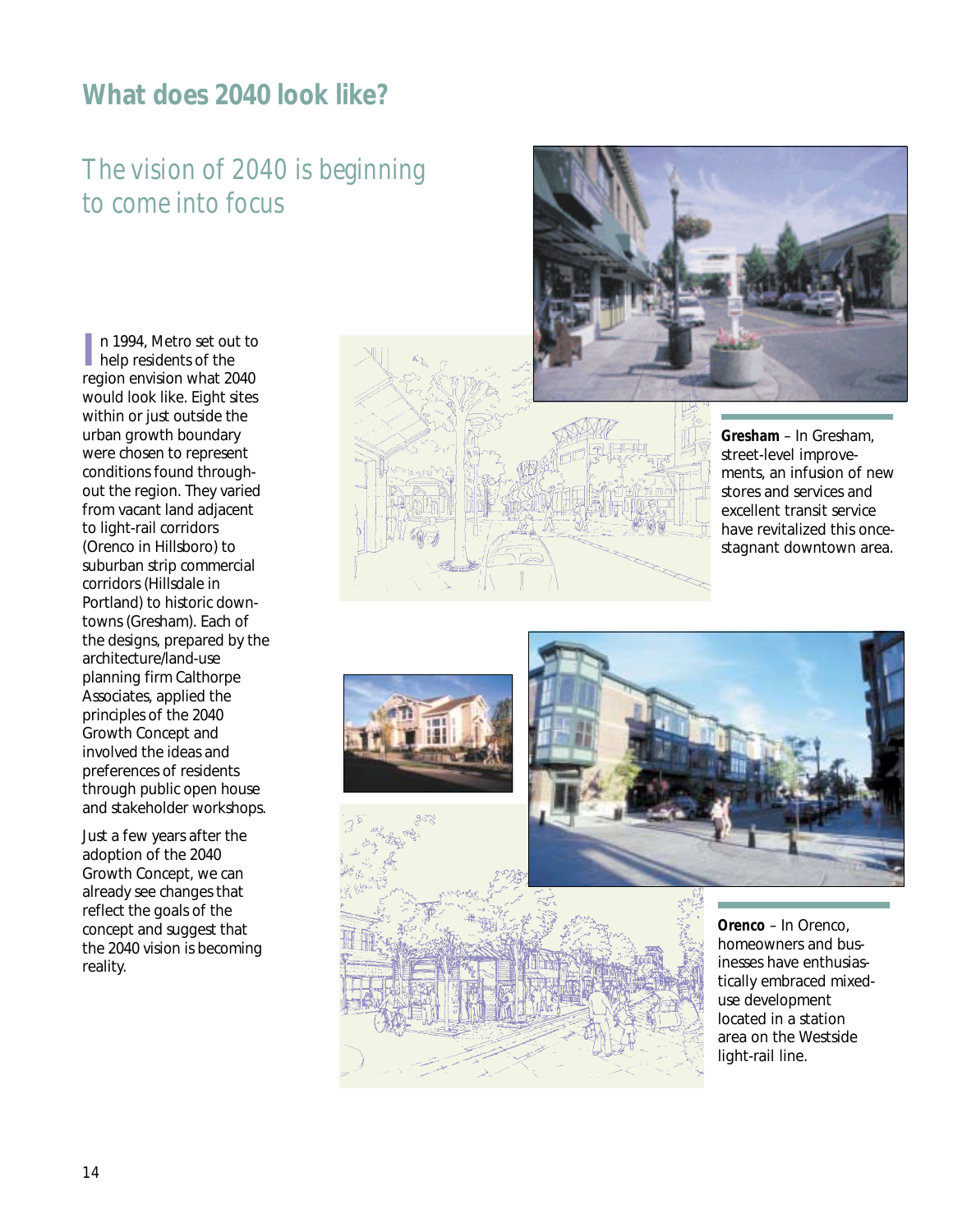



**Hillsdale** – Mixed-use developments, pedestrian traffic improvements and new neighborhood businesses are transforming a '50s-style strip into a walkable, livable town center.

## **2040 means business**

**M** etro's 2040 Growth Concept is designed to help communities find better ways to deliver services at less expense. Directing growth and redevelopment inward – rather than outside the urban area where it is more expensive to serve – is good for business. In a 1998 real estate forecast report by ERE Yarmouth, *Emerging*

*"The stability that Portland's urban growth boundary provides makes the city attractive for investment."*

*Trends in Real Estate*, the region was ranked as one of the most attractive in the country for investment. Referring to the region's growth management strategy, the report called the area a "more stable investment market." According to real estate experts, there's "no greater risk to investment than unrestrained development."

The 2040 Growth Concept:

- helps restore streets to commercial use and provides fertile ground for small businesses throughout the region
- defines a community or neighborhood rather than letting it sprawl into the next one
- encourages economic activity by calling for mixed-use development, goods and services, on-street parking, street trees and lighting
- reduces the amount of auto traffic while increasing foot traffic in business areas.

#### **Local business leaders voice support**

A June 1999 national study, *Profiles of Business Leadership on Smart Growth: New Partnerships Demonstrate the Economic Benefits of Reducing Sprawl*, acknowledges business leaders in Portland who have actively supported efforts to manage growth because they help to maintain the area's high quality of life.

"Capital invests where there are consistent rules," says Clayton Hering, president of Norris, Beggs & Simpson, a real estate services firm. "When businesses develop in Portland, they can be certain that all industries must play by the same rules. The stability that Portland's urban growth boundary provides makes the city attractive for investment."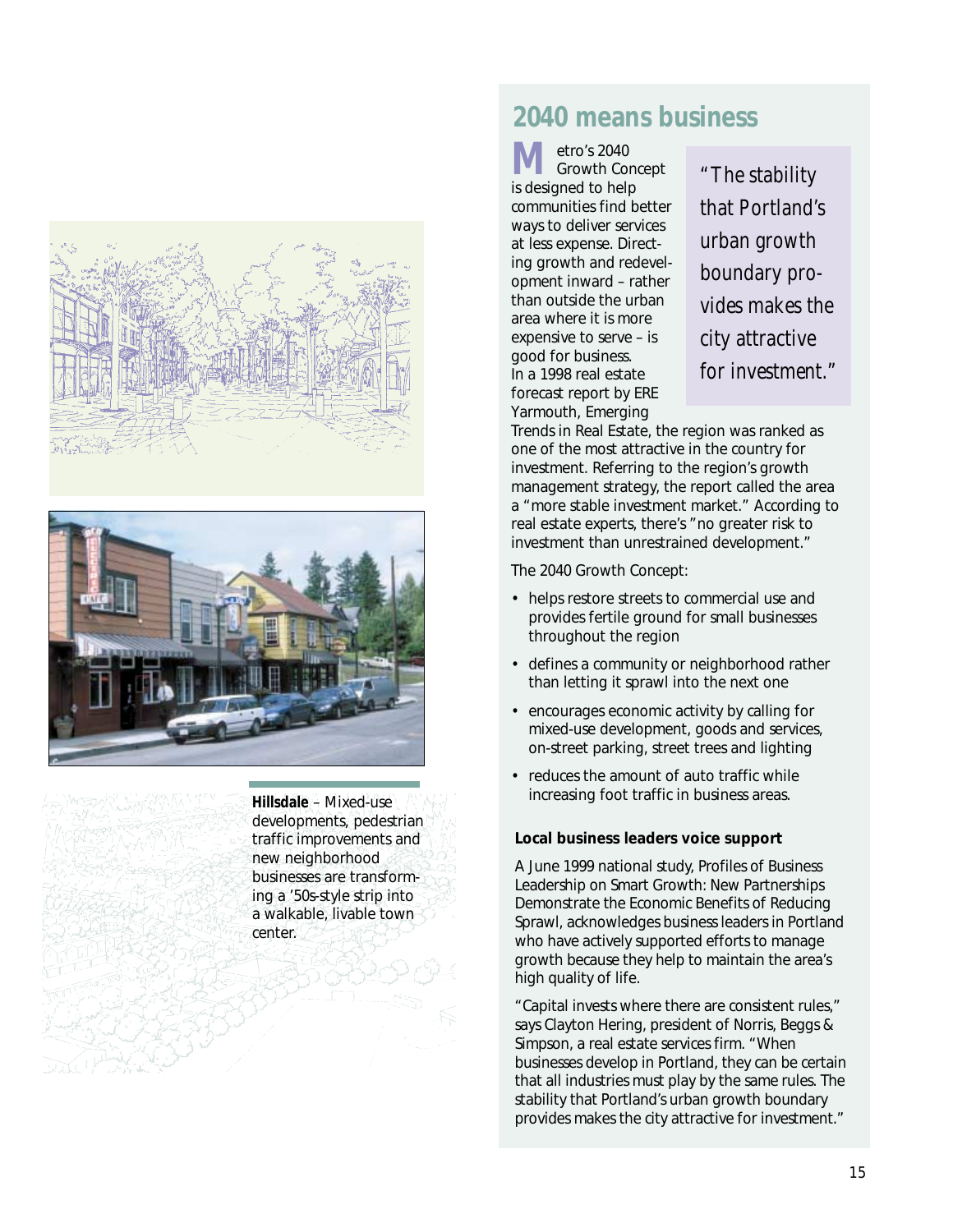

# **There is no finish line**

regonians have a legacy of visionary thinking and planning for the future. We have been careful stewards of the land and continue to work to protect our natural resources against the urban sprawl that has plagued almost every metropolitan area in the country. Thousands of residents, local governments, neighborhoods, businesses and interest groups have become involved in Metro's planning efforts.

Our work to maintain this region's livability does not end with the adoption of long range planning documents such as the 2040 Growth Concept, the Regional Framework Plan or the Regional Transportation Plan. The most challenging and sometimes controversial work is still ahead of us. We need your help in addressing this region's needs.

Opportunities to get involved include:

- Metro advisory committees
- local planning efforts
- hands-on volunteer projects to improve the region's environment and livability
- education programs to learn more about the region.

*Photo credits: C. Bruce Forster Tom Kloster Barbara Linssen Cathy Thomas*



## **For more information**

To learn how you can get involved or for more information about Metro's growth management strategy, call Metro's information line at (503) 797-1700. Most documents referred to in this piece can be found on Metro's web site at www.metro-region.org.

For more information about Metro, call (503) 797-1510 or visit Metro's web site.